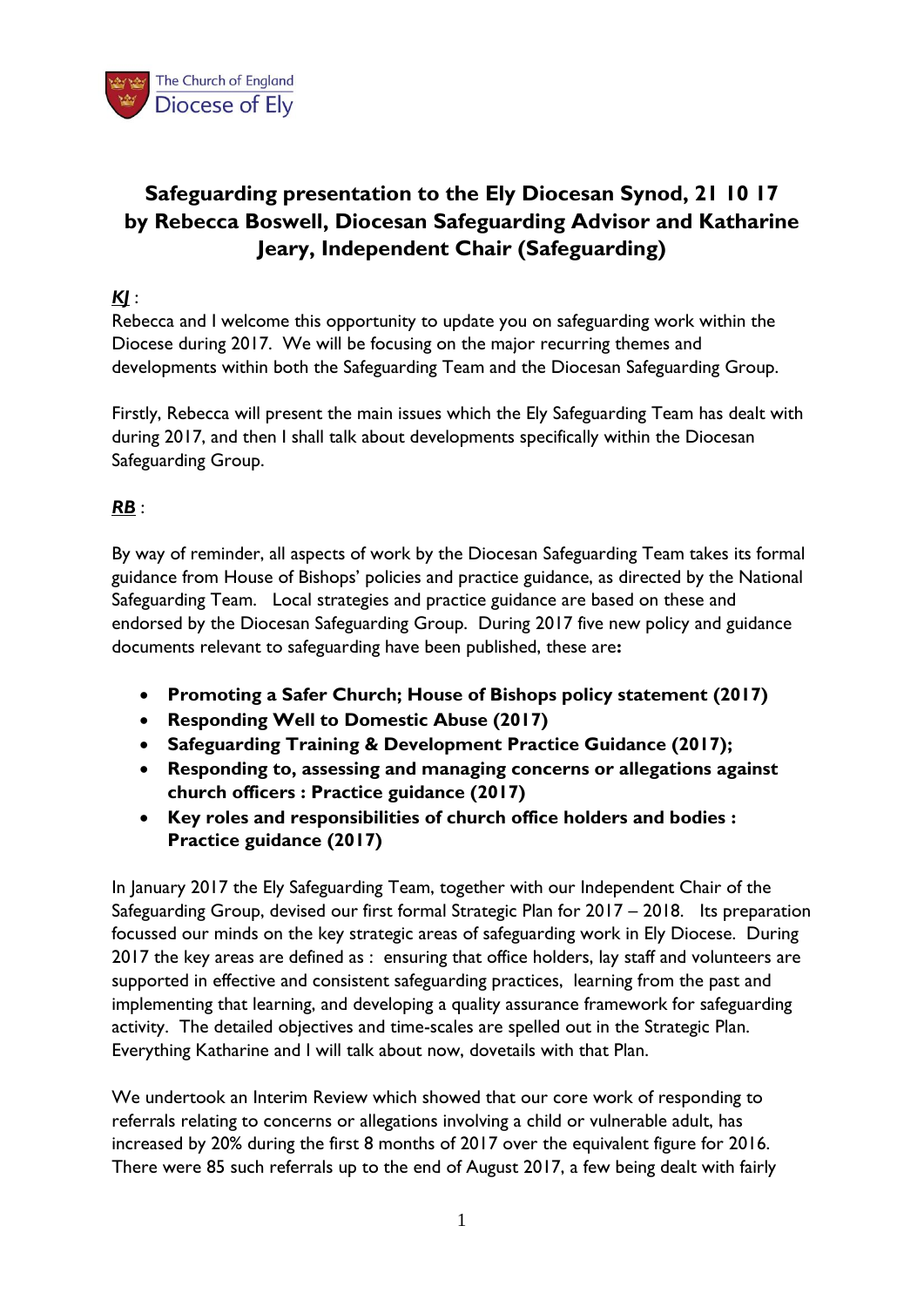

quickly, whilst others required inter-agency meetings and considerably more in-depth and time-consuming work, sometimes spanning several months.

Another key element of the Team's work is more preventative and includes delivering compulsory, nationally-devised safeguarding training modules to specified groups of clergy, laity and volunteers across the diocese. The 'Safeguarding Learning and Development Framework' national document, which first appeared in 2016, gave rise to considerable concerns across most dioceses in terms of its resourcing implications and the increase in requirements upon those to be trained. Some of you may recall the heated discussions. Thankfully the National Safeguarding Team listened to some of the concerns and have altered some of their requirements. Nevertheless, the challenge of complying with the current training requirements continues to face the Ely Safeguarding Team.

The good news, however, is that a half-time Assistant Diocesan Safeguarding Adviser has been appointed, whose primary responsibility is to assist Sarah King with the delivery of the required training. Sharon Gage took up this post on 09 October. She is social work qualified and will also act as my deputy when I am not available. We are fortunate in also having appointed a part-time admin assistant, Jane Moore, who now has responsibility for arranging all aspects of training sessions and keeping our training database.

During the period January to August 2017 we have delivered 141.5 hours of face-to-face training at all levels. An innovation during 2017 has been the availability of on-line training for the most basic module, and 296 people have so far completed it in this way. Of course, many people lack either the confidence or the facilities to do this, so Sarah still delivers this module face-to-face, as necessary.

Even with our much-welcomed additional resourcing, the logistical issues, delivery and recording of all the training remain challenging.

Moving on now to assessment of risk, which is another aspect of preventative safeguarding work. Holistic assessment of risk and the compilation of strategies to manage identified risk is crucial to protecting everyone involved in a church community's activities, including the subject of the assessment. This year so far, 8 formal risk assessments and Safeguarding Agreements have been put in place on either new or previously known cases. This is complex and sensitive work, which sometimes entails long explanations and negotiations. But, as I have said, these Agreements are formulated to safeguard all concerned. They need to be monitored conscientiously.

The DSA and DSO roles within a diocese benefit greatly from formal regional and national groups of people in similar roles. They also have close links with local partner-agencies. Safeguarding issues do not respect geographical or diocesan boundaries. Sarah and I attend our respective groups, and thereby bring new learning and ideas back into Ely Diocese.

Finally, I shall mention the Independent Inquiry into Child Sexual Abuse, IICSA. As you know, this is a complex and wide-ranging national inquiry, and the first hearings relating to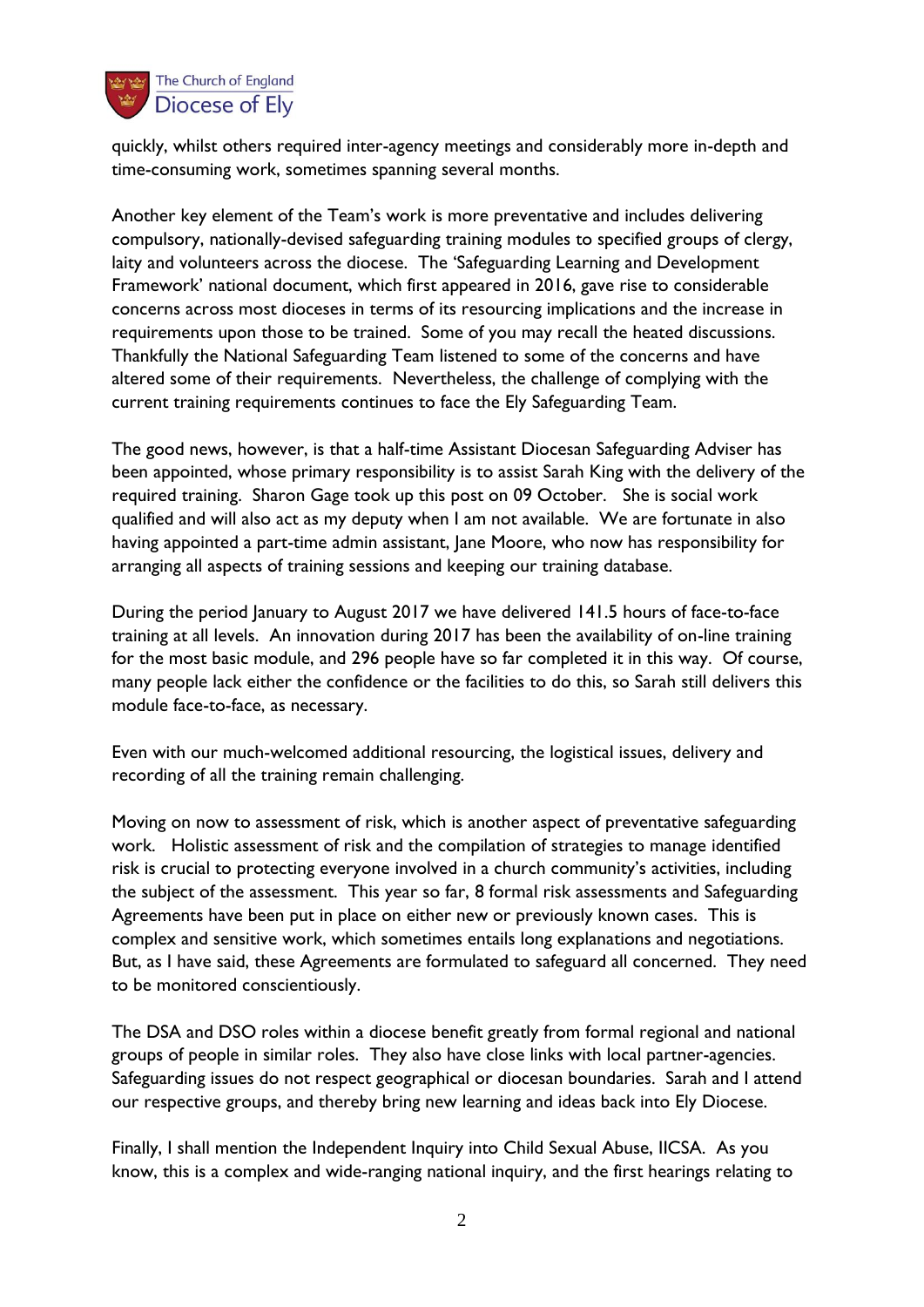

the Church of England are due to be held in March 2018. During 2017 so far, the Diocese of Ely has responded to 5 formal information requests, and more are expected. We are required to retain all records, of whatever type, relating directly or indirectly to the sexual abuse of children or to child protection and care, according to IICSA criteria.

I hope that gives you a good overview of the Team's work during 2017 and I shall now hand over to Katharine, the Independent Chair of our Safeguarding Group, to speak specifically about developments within that group.

## *KJ* :

2017 has been a busy year for the Safeguarding Group, and, as you've heard, for the Diocesan Safeguarding Team more generally. My first year as Independent Chair ended in August, so it's an appropriate time to reflect on developments within the Group.

You may recall from our visit to this Synod last October that safeguarding work in this Diocese was audited by an independent body in July 2016, and their report was with us just over a year ago. In relation to the Diocesan Safeguarding Group, it highlighted several aspects which could helpfully be reviewed. Foremost amongst these were the frequency of meetings, to ensure a better sense of continuity, a shift of emphasis from looking at casework to setting and monitoring strategic plans, and a strengthening of the Group's quality assurance role in relation to safeguarding work. The auditors also commented on the membership of the Group. Their report flagged up the risk of collusion among professionals who know each other well from other fora, but it acknowledged too that there is a commitment to attendance and participation in our Group which is very valuable.

As Rebecca mentioned, several documents produced by the House of Bishops and the National Safeguarding Team have also provided guidance which has been influencing the Group's development. Similarly to the DSO and DSA groups, there have also been productive discussions about the function of safeguarding Groups within both national and regional meetings of Independent Chairs, which I attend. And, of course, our Diocesan Safeguarding Group has discussed these issues too.

So, what progress has been made? The first change was to increase the number of meetings per annum from two to four. That may sound simple and uncontroversial, but for some of our inter-agency partners it was a significant move. Statutory agencies particularly are prone to re-structuring and re-organising, so we are fortunate that this requested doubling of time-commitment has generally been accepted.

It may have come to your notice that the name of the Group has changed. It's previous title referred to the 'Management' Group. This felt inappropriate, as the Group has no formal management mandate. Other dioceses refer to Advisory Groups, Safeguarding Panels, and so on. The name which is seen to fit our Group best is the Diocesan Safeguarding Liaison Group, which I believe makes us unique! The name is intended to reflect our aspiration to a holistic, collaborative approach, with our partner organisations, to safeguarding all those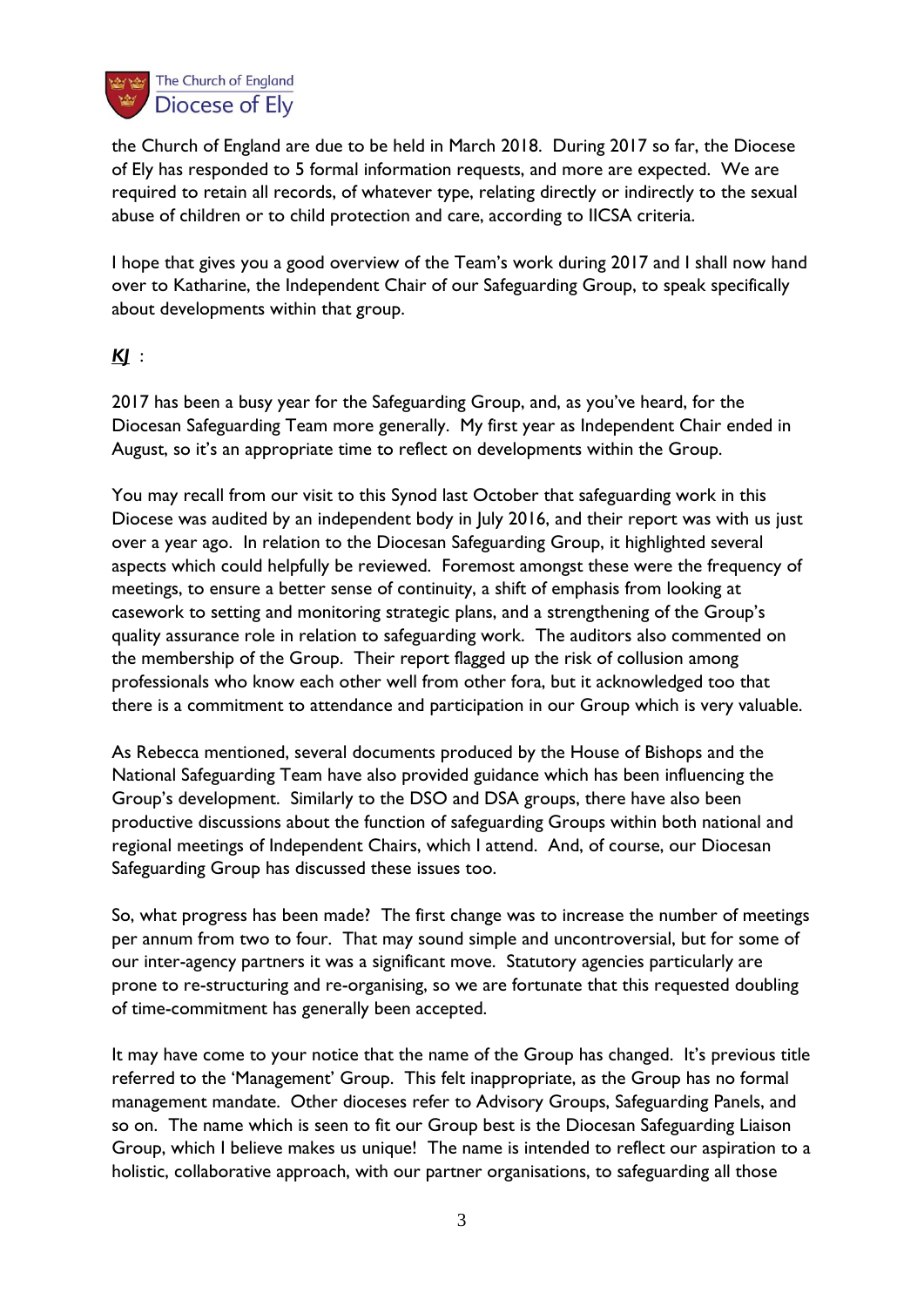

who work, volunteer or worship within a Church setting. Of course everyone will have aspects of life beyond the Church, like personal relationships, family activities, employment, etc., so a holistic approach to safeguarding is crucial, as is effective liaison with other organisations and agencies who offer additional perspectives on any given case.

The emphasis of our Safeguarding Liaison Group has shifted away from case discussions. If required, in exceptional circumstances, a small sub-group of the DSLG, will be convened, whose focus and time-limits will be stated at the outset. The Minutes will be held separately from routine DSLG Minutes. So far we have convened one such sub-group. In most cases where additional discussion is required, Rebecca, as some of you know from experience, will call a Core Group together in line with national policies, and this is separate from any Liaison Group remit.

During the past year a great deal of time and effort have been expended by the DSLG on the Safeguarding Team's 2-year Training Strategy. There was a sub-group which grappled long and hard with the regularly changing demands of the National Safeguarding Training Team and with the resourcing implications. A lot of time was spent scoping the task ahead. These were difficult, and sometimes fraught, times, and I commend Sarah King (DSO), Rebecca and the DSLG sub-group for sticking with the task. Now, though, I simply want to use this an example of how the DSLG is gradually turning its focus onto more strategic issues and advising the Safeguarding Team on appropriate ways forward.

Another significant change to the DSLG relates to its Terms of Reference. Following endorsement by the Liaison Group, the Terms of Reference now spell out the contextual framework within which we work, the principles underpinning our work, the functions of the DSLG, and its required membership. The full text is available online. In essence the underpinning principles encompass striving for best practice, strengthening inter-agency liaison, respect for confidentiality, and seeking to embed an ever-increasing understanding of abusive behaviours and their impact on survivors among all those working, volunteering or worshipping within the Ely Diocese.

As far as the functions of the DSLG are concerned, clearly the primary task is to focus on safeguarding children and adults who may be at risk of harm within the context of Church activities. The new Terms of Reference emphasise the centrality of the DSLG's quality assurance role. This relates particularly to its scrutiny of policies and their implementation, its involvement in identifying and implementing learning from past mistakes, and its advice in terms of both preventative and reactive safeguarding work in the Diocese. The DSLG aspires to be a forum for collaboration, challenge and mutual learning. The Group members also provide support, sometimes individually and sometimes as a group, to both Rebecca and Sarah, in the operation of their roles.

As far as the membership of the DSLG is concerned, the auditors considered whether our inter-agency partners should come from more senior, strategic levels within their organisations, as they do in some dioceses. On balance, however, they opted for the 'if it ain't broke, don't fix it' approach. Rebecca and Sarah each have strong, mutually respectful